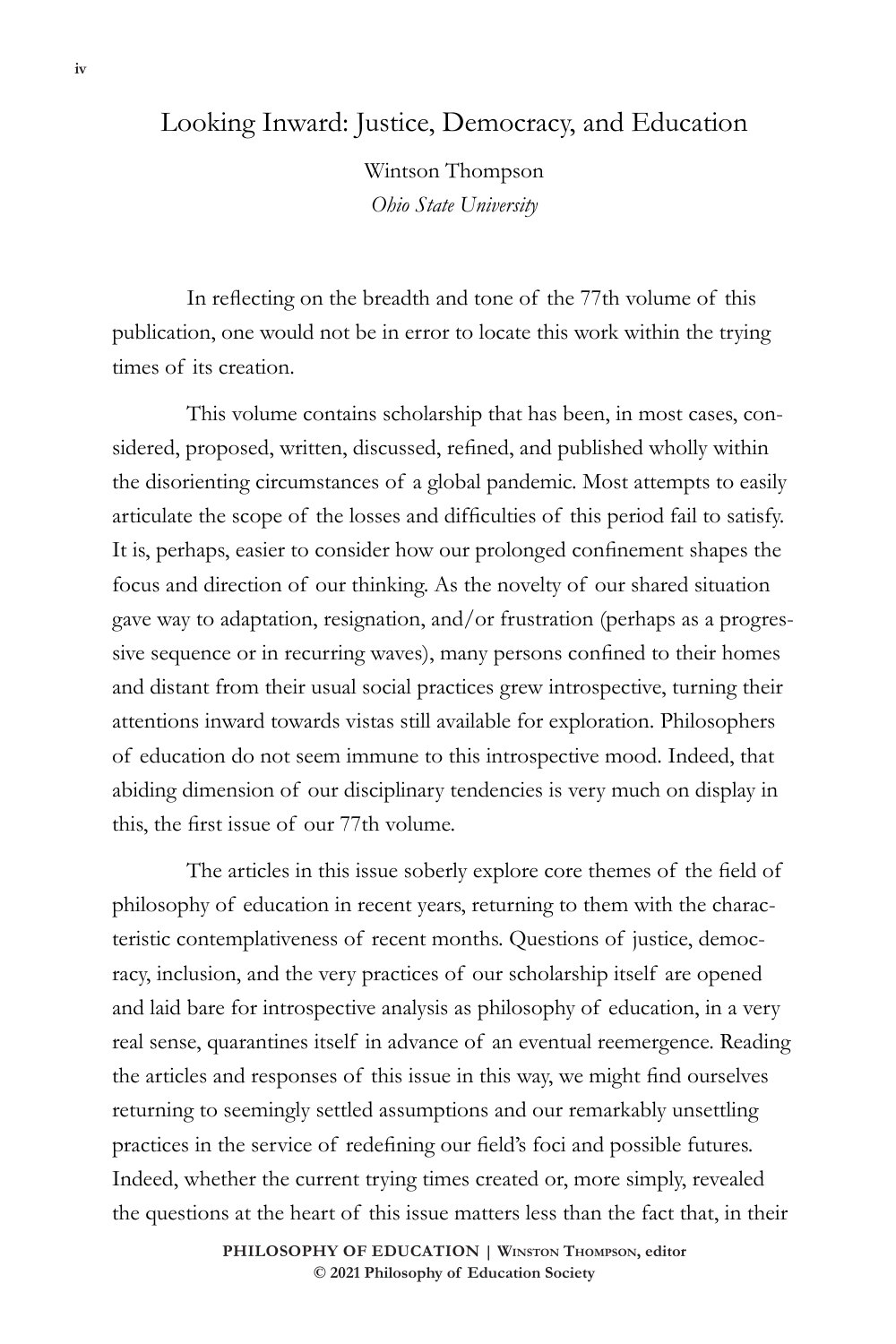posing, the collected authors invite us, in true philosophical spirit, to look closely at what might previously have been taken for granted.

Nikolaidis begins this issue in careful consideration of the concept of educational injustice. In his work, he explores a core set of ideas in our field, suggesting that new conversations are possible on this front when we reframe some of the underlying premises of our thinking, especially as these relate to epistemic aspects of injustice. Kotzee picks up on Nikolaidis's prompts, suggesting that there is good and nuanced work to be done in further detangling the conceptual conflations that occur under the header of injustice in educational contexts.

 Taylor and McDonough continue a focus on ethics and epistemic matters as they consider the epistemic agency of intellectually disabled learners. They demonstrate how misguided and arbitrary standards underserve intellectually disabled learners in ways that are demonstrably unjust. Ahlberg takes seriously Taylor and McDonough's nuanced project and their suggested responses to the circumstances that perpetuate these injustices. In addition to this, Ahlberg offers the caution that educators ought to read their students with nuance and context, rather than hold only ideal views of their capacities. Ahlberg also calls for continued nuance in recognizing the conceptual complexity of epistemic agency amongst varied and, in many ways, dissimilar persons.

Relatedly, democratic educational projects often seek to accommodate the diversity of persons within a given social context. Ervin, Beisecker and Özel aim to refine our understanding of the Hegelian influences in American manifestations of that tradition by focusing attention to key formative moments in the wake of the American Civil War. Johnston appreciates the scope of their argument and offers a few challenges to their reading of the St. Louis Hegelian influence on John Dewey and the evolution of democratic educational theorizing in North America.

With a timely and stirring set of observations, Gordon focuses on the potential fragility of democratic discourses in a "post-truth" era. In this,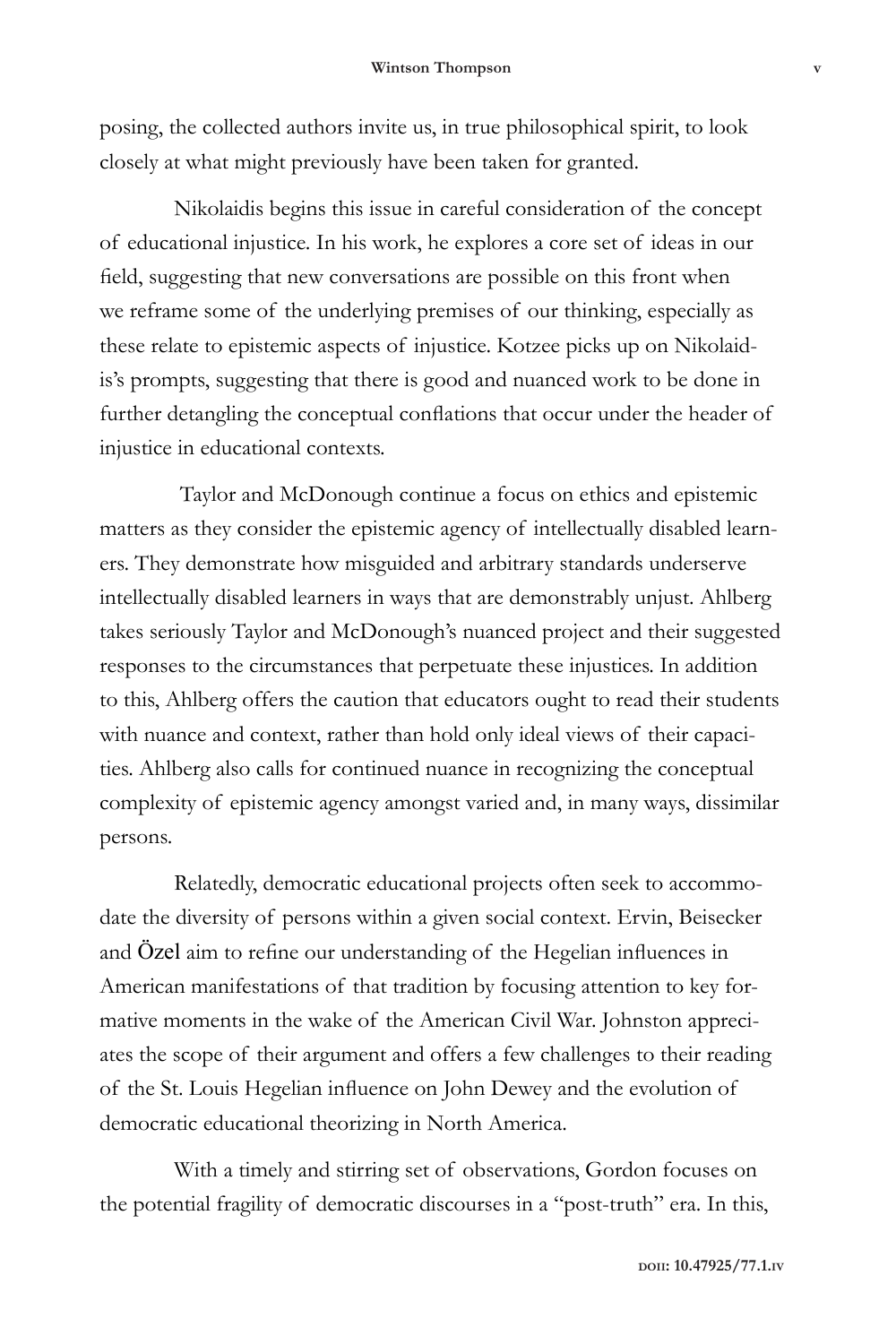## **vi Looking Inward**

Gordon points to the ways in which a world overrun with claims of "fake news" requires democratic theorizing of the sort that philosophy of education is especially well-positioned to offer. Ruitenberg shifts focus from truth to belief in highlighting the epistemic and political goals of education. Ultimately, the two pursue a compellingly introspective analysis of the very conditions of democracy and the education necessary to achieve it.

Similarly, Hudak, in painting a picture of education's exhaustion, takes a cue from the realities of our world in asking whether ontological democratic or educational ideals can be achieved amidst a background of anti-black racism. In a focus on philosophy of education as a space within which probing questions might be pursued, Hudak ties together generative themes of black life, neurodiversity, and the creative potential of philosophy. Torrey provides additional context and analyses of these themes, asking the reader to consider what might emerge when philosophy is essential, rather than tangential, to the project of educational transformation.

Yosef-Hassidim also turns to fundamental considerations as he reads the provocative suggestion that education has been obscured by pseudo-educational discourse to be somewhat overdrawn. In this, Yosef-Hassidim explores the implications for (and possibilities of) a serious study of education. By Yosef-Hassidim's account, very much hangs in the balance for our field. Kerdeman helpfully offers thoughts about the tension between ideology and ideals in a sustained educational discourse, pointing to a number of compelling implications in Yosef-Hassidim's bold work.

As seen across a number of the articles in this issue, questions of pluralism surely sit alongside many of the democratic concerns populating our field. Masterfully, Wenneborg traces the contributions of a specific tradition, arguing that it offers much of significance to contemporary discussions of pluralism and its value. Blacker engages with this analysis to offer further questions which might provoke our field's understanding of its relationship to truth and politics.

In pursuing similarly deep questions of value, Brust focuses atten-